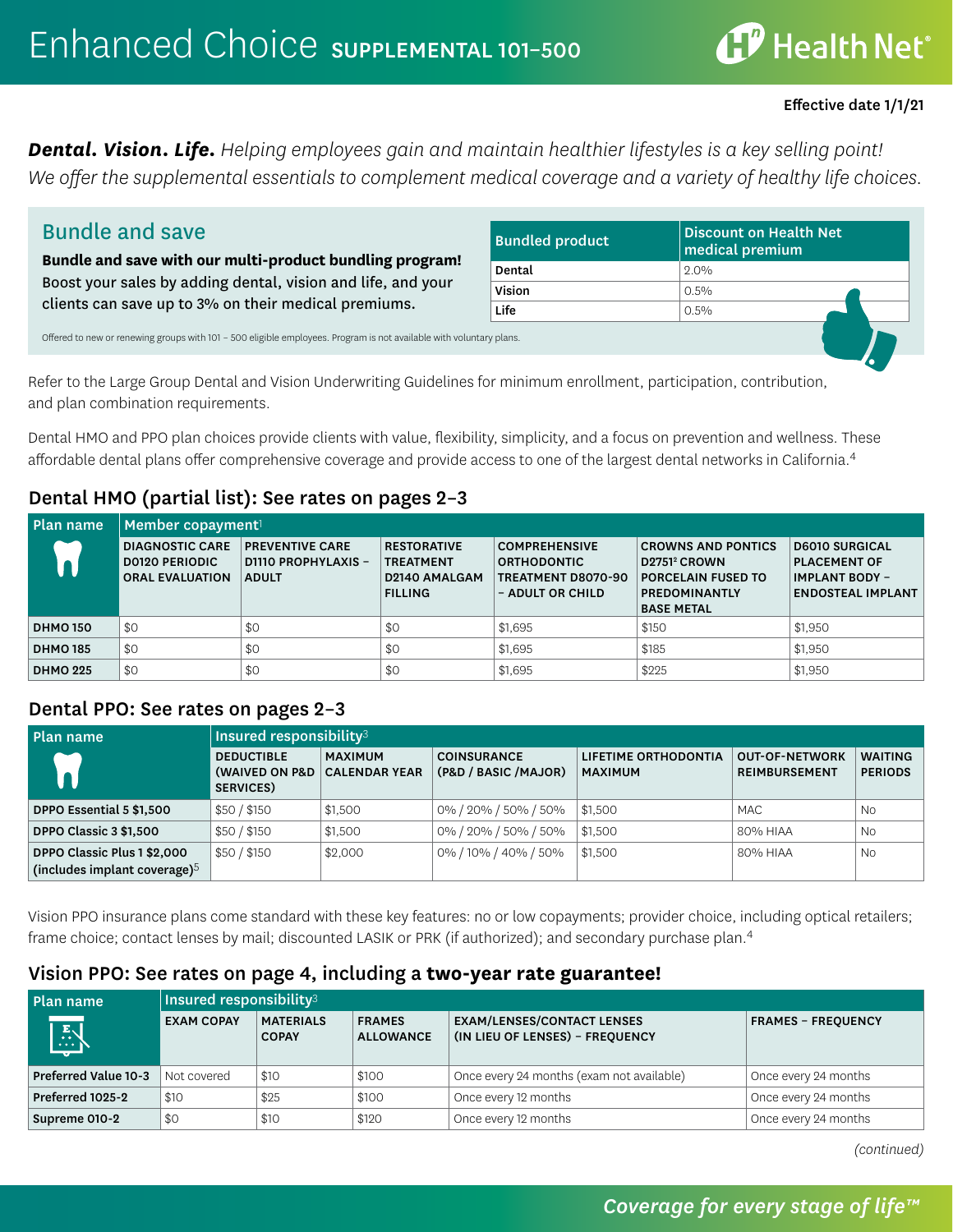

#### Life/AD&D

Health Net has a range of coverage options for term life/AD&D. Popular coverage amounts include \$15,000, \$25,000 and \$50,000. Other coverage amounts are available – Please contact your Health Net account executive.

**New** for effective dates 10/1/20-12/31/21! Gain more Life clients with our two-year Life rate guarantee for new and renewing groups who enroll in Life for the first time. Contact your Health Net account executive for more details!

| Plan name             | Rate type        | <b>Coverage type</b> | <b>Region 1</b> | <b>Region 2</b> | <b>Region 3</b> | <b>Region 4</b> | <b>Region 5</b> | <b>Region 6</b> | <b>Region 7</b> | <b>Region 8</b> |
|-----------------------|------------------|----------------------|-----------------|-----------------|-----------------|-----------------|-----------------|-----------------|-----------------|-----------------|
| <b>Classic Plus 1</b> |                  | Employee only        | 74.84           | 72.75           | 74.91           | 51.38           | 64.53           | 62.27           | 75.70           | 64.94           |
| 2000 with             | Voluntary        | Employee plus one    | 148.85          | 144.69          | 149.03          | 102.39          | 128.48          | 123.99          | 150.61          | 129.23          |
| MaxAdvantage          |                  | Employee plus family | 276.06          | 268.43          | 276.90          | 192.03          | 239.64          | 231.35          | 279.87          | 240.47          |
|                       |                  | Employee only        | 63.08           | 61.21           | 62.14           | 43.81           | 54.08           | 51.70           | 62.96           | 55.56           |
| <b>Classic 3 1500</b> | Voluntary        | Employee plus one    | 125.37          | 121.68          | 123.52          | 87.31           | 107.59          | 102.89          | 125.13          | 110.52          |
|                       |                  | Employee plus family | 231.67          | 225.10          | 228.34          | 163.78          | 199.93          | 191.56          | 231.21          | 205.20          |
|                       | Voluntary        | Employee only        | 43.37           | 42.97           | 41.29           | 34.24           | 38.02           | 37.26           | 41.21           | 40.68           |
| Essential 5 1500      |                  | Employee plus one    | 86.45           | 85.66           | 82.33           | 68.41           | 75.88           | 74.38           | 82.19           | 81.14           |
|                       |                  | Employee plus family | 162.26          | 160.86          | 154.91          | 130.07          | 143.39          | 140.72          | 154.65          | 152.78          |
| <b>Classic Plus 1</b> |                  | Employee only        | 70.12           | 68.16           | 70.18           | 48.19           | 60.49           | 58.37           | 70.92           | 60.86           |
| 2000 with             | Employer<br>paid | Employee plus one    | 139.46          | 135.58          | 139.63          | 96.04           | 120.43          | 116.23          | 141.11          | 121.12          |
| MaxAdvantage          |                  | Employee plus family | 258.67          | 251.53          | 259.45          | 180.14          | 224.63          | 216.89          | 262.23          | 225.41          |
|                       |                  | Employee only        | 59.13           | 57.38           | 58.25           | 41.11           | 50.71           | 48.49           | 59.01           | 52.10           |
| <b>Classic 3 1500</b> | Employer<br>paid | Employee plus one    | 117.52          | 114.07          | 115.79          | 81.95           | 100.90          | 96.51           | 117.29          | 103.64          |
|                       |                  | Employee plus family | 217.18          | 211.04          | 214.07          | 153.73          | 187.52          | 179.70          | 216.75          | 192.44          |
|                       |                  | Employee only        | 40.71           | 40.33           | 38.76           | 32.17           | 35.71           | 35.00           | 38.69           | 38.19           |
| Essential 5 1500      | Employer         | Employee plus one    | 81.14           | 80.41           | 77.30           | 64.28           | 71.27           | 69.87           | 77.16           | 76.18           |
|                       | paid             | Employee plus family | 152.31          | 151.01          | 145.44          | 122.23          | 134.68          | 132.19          | 145.20          | 143.46          |

### Dental 3-tier rates, groups 101–249: PPO

*(continued)*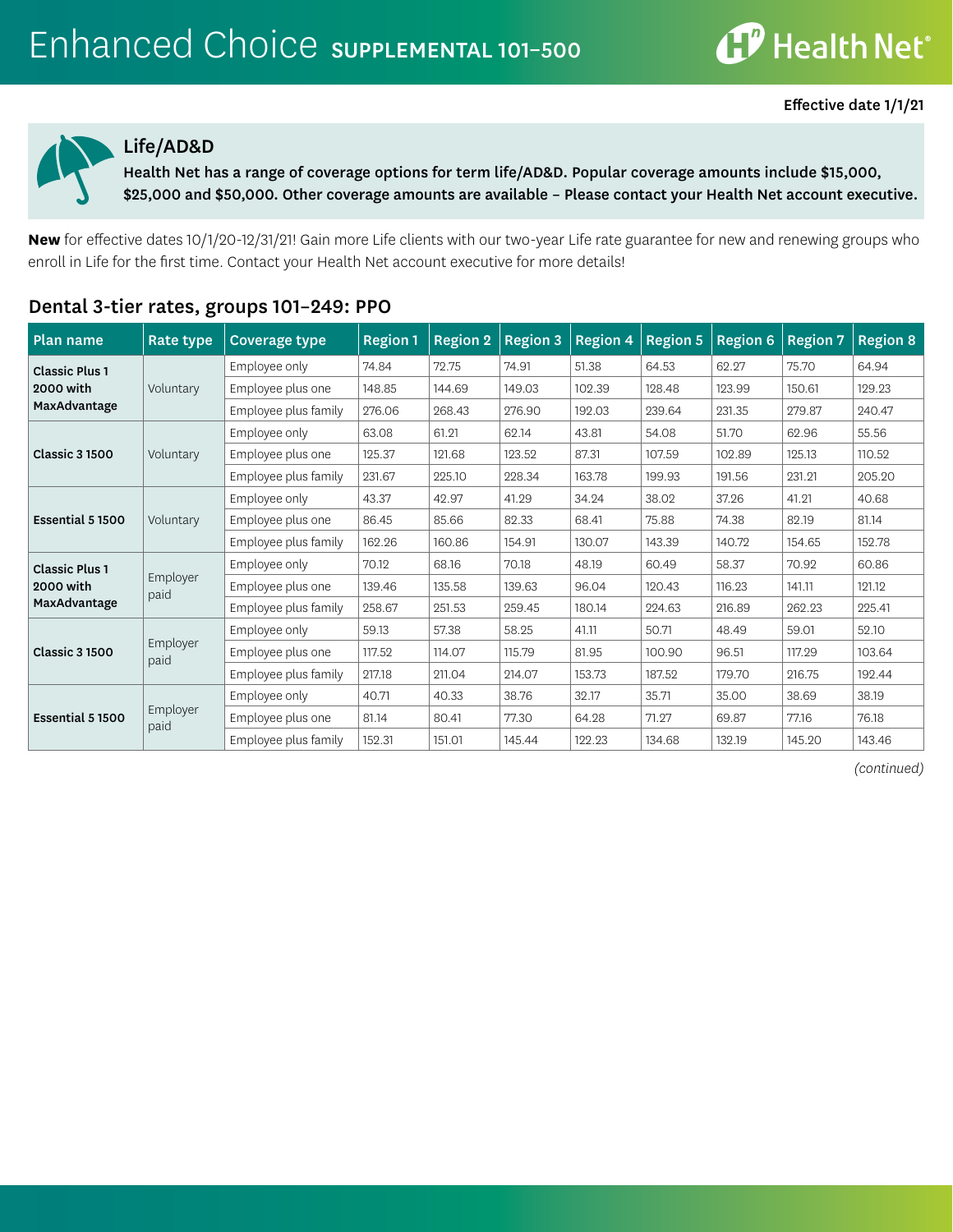# **CP** Health Net®

Effective date 1/1/21

#### Dental 3-tier rates, groups 101–249: HMO

| <b>Plan name</b> | Rate type        | <b>Coverage type</b> | <b>Regions 1-8</b> |
|------------------|------------------|----------------------|--------------------|
|                  |                  | Employee only        | 21.76              |
| DHMO Plus 150    | Voluntary        | Employee plus one    | 39.21              |
|                  |                  | Employee plus family | 60.83              |
|                  |                  | Employee only        | 19.25              |
| DHMO Plus 185    | Voluntary        | Employee plus one    | 34.66              |
|                  |                  | Employee plus family | 53.91              |
|                  |                  | Employee only        | 18.64              |
| DHMO Plus 225    | Voluntary        | Employee plus one    | 33.56              |
|                  |                  | Employee plus family | 52.20              |
|                  |                  | Employee only        | 20.62              |
| DHMO Plus 150    | Employer<br>paid | Employee plus one    | 37.16              |
|                  |                  | Employee plus family | 57.62              |
|                  |                  | Employee only        | 18.23              |
| DHMO Plus 185    | Employer<br>paid | Employee plus one    | 32.82              |
|                  |                  | Employee plus family | 51.06              |
|                  |                  | Employee only        | 17.66              |
| DHMO Plus 225    | Employer<br>paid | Employee plus one    | 31.79              |
|                  |                  | Employee plus family | 49.44              |

Contact your Health Net account executive for rates for groups 250–500. Regions are determined by the employer's home office ZIP code. Rates apply to new dental groups with effective dates of 1/1/20–6/30/20.

Region 1 contains the ZIP codes starting with 900–904, 945–948.

Region 2 contains the ZIP codes starting with 905–908, 910–928, 930.

Region 3 contains the ZIP codes starting with 931, 940–941, 943–944.

Region 4 contains the ZIP codes starting with 932–933, 935–937.

Region 5 contains the ZIP codes starting with 934, 939, 954–961.

Region 6 contains the ZIP codes starting with 942.

Region 7 contains the ZIP codes starting with 949–951.

Region 8 contains the ZIP codes starting with 952–953.

**The following counties are excluded from DHMO:** Alpine, Del Norte, Humboldt, Kings, Lassen, Mendocino, Modoc, Mono, San Benito, Siskiyou, Yuba.

*(continued)*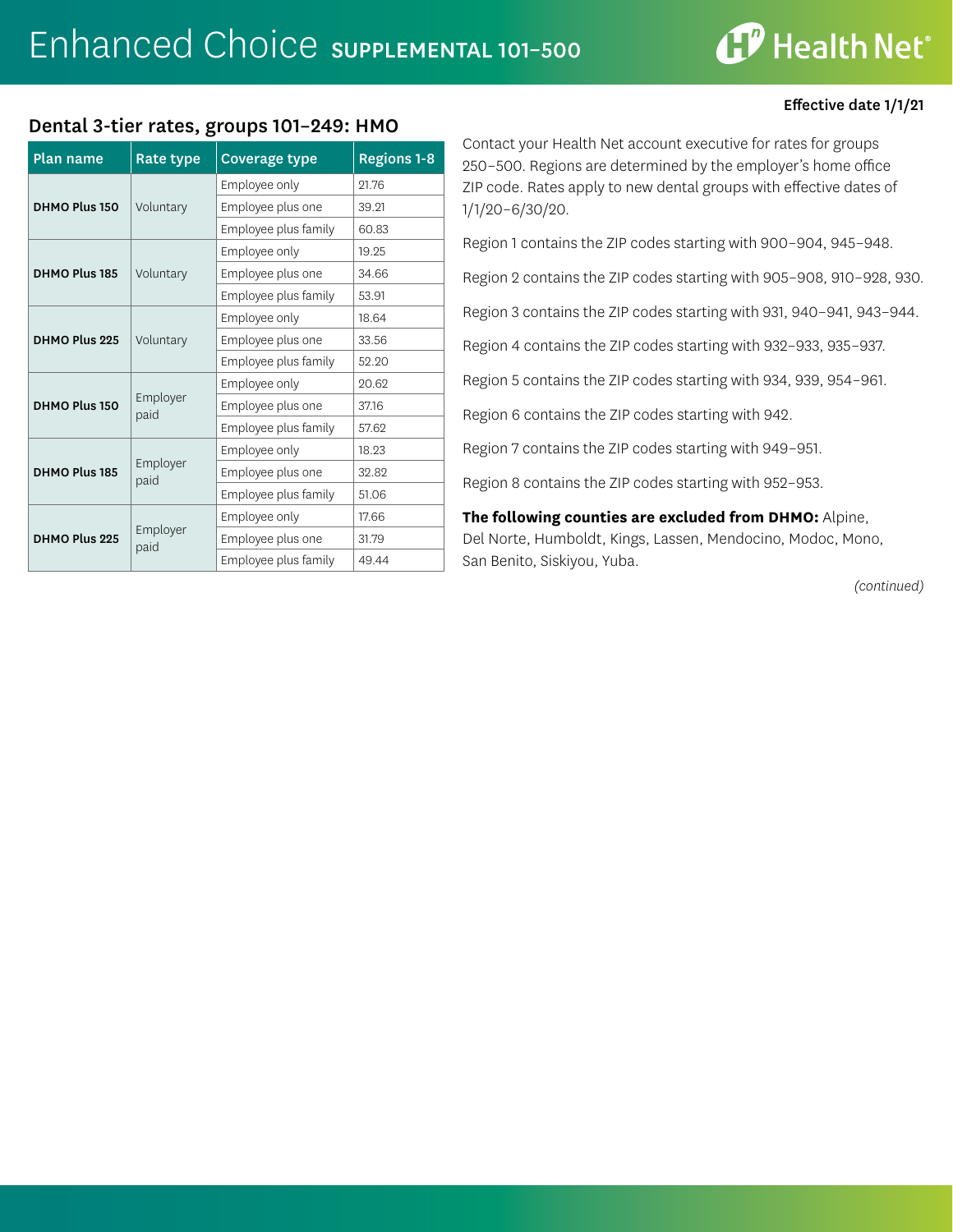**CP** Health Net®

#### Dental 4-tier rates, groups 101–249: PPO

#### Effective date 1/1/21

| Plan name                 | Rate type        | <b>Coverage type</b>     | <b>Region 1</b> | <b>Region 2</b> | <b>Region 3</b> | <b>Region 4</b> | <b>Region 5</b> | <b>Region 6</b> | <b>Region 7</b> | <b>Region 8</b> |
|---------------------------|------------------|--------------------------|-----------------|-----------------|-----------------|-----------------|-----------------|-----------------|-----------------|-----------------|
|                           |                  | Employee only            | 74.84           | 72.75           | 74.91           | 51.38           | 64.53           | 62.27           | 75.70           | 64.94           |
| <b>Classic Plus 1</b>     |                  | Employee plus spouse     | 149.68          | 145.50          | 149.81          | 102.75          | 129.07          | 124.54          | 151.40          | 129.87          |
| <b>2000 with</b>          | Voluntary        | Employee plus child(ren) | 179.73          | 174.77          | 180.33          | 125.27          | 156.17          | 150.79          | 182.27          | 156.65          |
| MaxAdvantage              |                  | Employee plus family     | 268.55          | 261.12          | 269.30          | 186.50          | 232.93          | 224.86          | 272.18          | 233.82          |
|                           |                  | Employee only            | 63.08           | 61.21           | 62.14           | 43.81           | 54.08           | 51.70           | 62.96           | 55.56           |
|                           |                  | Employee plus spouse     | 126.16          | 122.42          | 124.29          | 87.61           | 108.15          | 103.39          | 125.92          | 111.12          |
| <b>Classic 3 1500</b>     | Voluntary        | Employee plus child(ren) | 150.73          | 146.48          | 148.58          | 106.84          | 130.21          | 124.80          | 150.43          | 133.62          |
|                           |                  | Employee plus family     | 225.50          | 219.07          | 222.24          | 159.05          | 194.44          | 186.24          | 225.05          | 199.59          |
|                           |                  | Employee only            | 43.37           | 42.97           | 41.29           | 34.24           | 38.02           | 37.26           | 41.21           | 40.68           |
|                           | Voluntary        | Employee plus spouse     | 86.74           | 85.94           | 82.57           | 68.47           | 76.04           | 74.52           | 82.43           | 81.36           |
| Essential 5 1500          |                  | Employee plus child(ren) | 105.86          | 104.96          | 101.11          | 85.06           | 93.67           | 91.94           | 100.94          | 99.74           |
|                           |                  | Employee plus family     | 157.56          | 156.20          | 150.37          | 126.07          | 139.11          | 136.49          | 150.12          | 148.29          |
|                           | Employer<br>paid | Employee only            | 70.12           | 68.16           | 70.18           | 48.19           | 60.49           | 58.37           | 70.92           | 60.86           |
| <b>Classic Plus 1</b>     |                  | Employee plus spouse     | 140.24          | 136.33          | 140.36          | 96.38           | 120.97          | 116.74          | 141.85          | 121.73          |
| 2000 with<br>MaxAdvantage |                  | Employee plus child(ren) | 168.40          | 163.77          | 168.97          | 117.51          | 146.39          | 141.36          | 170.79          | 146.84          |
|                           |                  | Employee plus family     | 251.63          | 244.68          | 252.32          | 174.95          | 218.34          | 210.80          | 255.03          | 219.17          |
|                           |                  | Employee only            | 59.13           | 57.38           | 58.25           | 41.11           | 50.71           | 48.49           | 59.01           | 52.10           |
| <b>Classic 3 1500</b>     | Employer         | Employee plus spouse     | 118.25          | 114.76          | 116.50          | 82.23           | 101.43          | 96.98           | 118.03          | 104.20          |
|                           | paid             | Employee plus child(ren) | 141.31          | 137.34          | 139.29          | 100.29          | 122.13          | 117.07          | 141.02          | 125.31          |
|                           |                  | Employee plus family     | 211.39          | 205.38          | 208.35          | 149.30          | 182.37          | 174.71          | 210.97          | 187.18          |
|                           |                  | Employee only            | 40.71           | 40.33           | 38.76           | 32.17           | 35.71           | 35.00           | 38.69           | 38.19           |
|                           | Employer         | Employee plus spouse     | 81.41           | 80.67           | 77.52           | 64.34           | 71.41           | 70.00           | 77.38           | 76.39           |
| Essential 5 1500          | paid             | Employee plus child(ren) | 99.37           | 98.53           | 94.93           | 79.93           | 87.98           | 86.36           | 94.78           | 93.65           |
|                           |                  | Employee plus family     | 147.90          | 146.63          | 141.18          | 118.47          | 130.65          | 128.21          | 140.94          | 139.24          |

## Dental 4-tier rates, groups 101–249: HMO

| <b>Plan name</b> | Rate type        | <b>Coverage type</b>     | <b>Regions 1-8</b> |
|------------------|------------------|--------------------------|--------------------|
|                  |                  | Employee only            | 21.76              |
|                  |                  | Employee plus spouse     | 39.21              |
| DHMO Plus 150    | Voluntary        | Employee plus child(ren) | 41.27              |
|                  |                  | Employee plus family     | 60.83              |
|                  |                  | Employee only            | 19.25              |
|                  |                  | Employee plus spouse     | 34.66              |
| DHMO Plus 185    | Voluntary        | Employee plus child(ren) | 36.58              |
|                  |                  | Employee plus family     | 53.91              |
|                  |                  | Employee only            | 18.64              |
|                  | Voluntary        | Employee plus spouse     | 33.56              |
| DHMO Plus 225    |                  | Employee plus child(ren) | 35.44              |
|                  |                  | Employee plus family     | 52.20              |
|                  |                  | Employee only            | 20.62              |
|                  | Employer<br>paid | Employee plus spouse     | 37.16              |
| DHMO Plus 150    |                  | Employee plus child(ren) | 39.10              |
|                  |                  | Employee plus family     | 57.62              |
|                  |                  | Employee only            | 18.23              |
|                  | Employer         | Employee plus spouse     | 32.82              |
| DHMO Plus 185    | paid             | Employee plus child(ren) | 34.65              |
|                  |                  | Employee plus family     | 51.06              |
|                  |                  | Employee only            | 17.66              |
|                  | Employer         | Employee plus spouse     | 31.79              |
| DHMO Plus 225    | paid             | Employee plus child(ren) | 33.56              |
|                  |                  | Employee plus family     | 49.44              |

Contact your Health Net account executive for rates for groups 250–500. Regions are determined by the employer's home office ZIP code. Rates apply to new dental groups with effective dates of 1/1/20–6/30/20.

Region 1 contains the ZIP codes starting with 900–904, 945–948.

Region 2 contains the ZIP codes starting with 905–908, 910–928, 930.

Region 3 contains the ZIP codes starting with 931, 940–941, 943–944.

Region 4 contains the ZIP codes starting with 932–933, 935–937.

Region 5 contains the ZIP codes starting with 934, 939, 954–961.

Region 6 contains the ZIP codes starting with 942.

Region 7 contains the ZIP codes starting with 949–951.

Region 8 contains the ZIP codes starting with 952–953.

**The following counties are excluded from DHMO:** Alpine, Del Norte, Humboldt, Kings, Lassen, Mendocino, Modoc, Mono, San Benito, Siskiyou, Yuba.